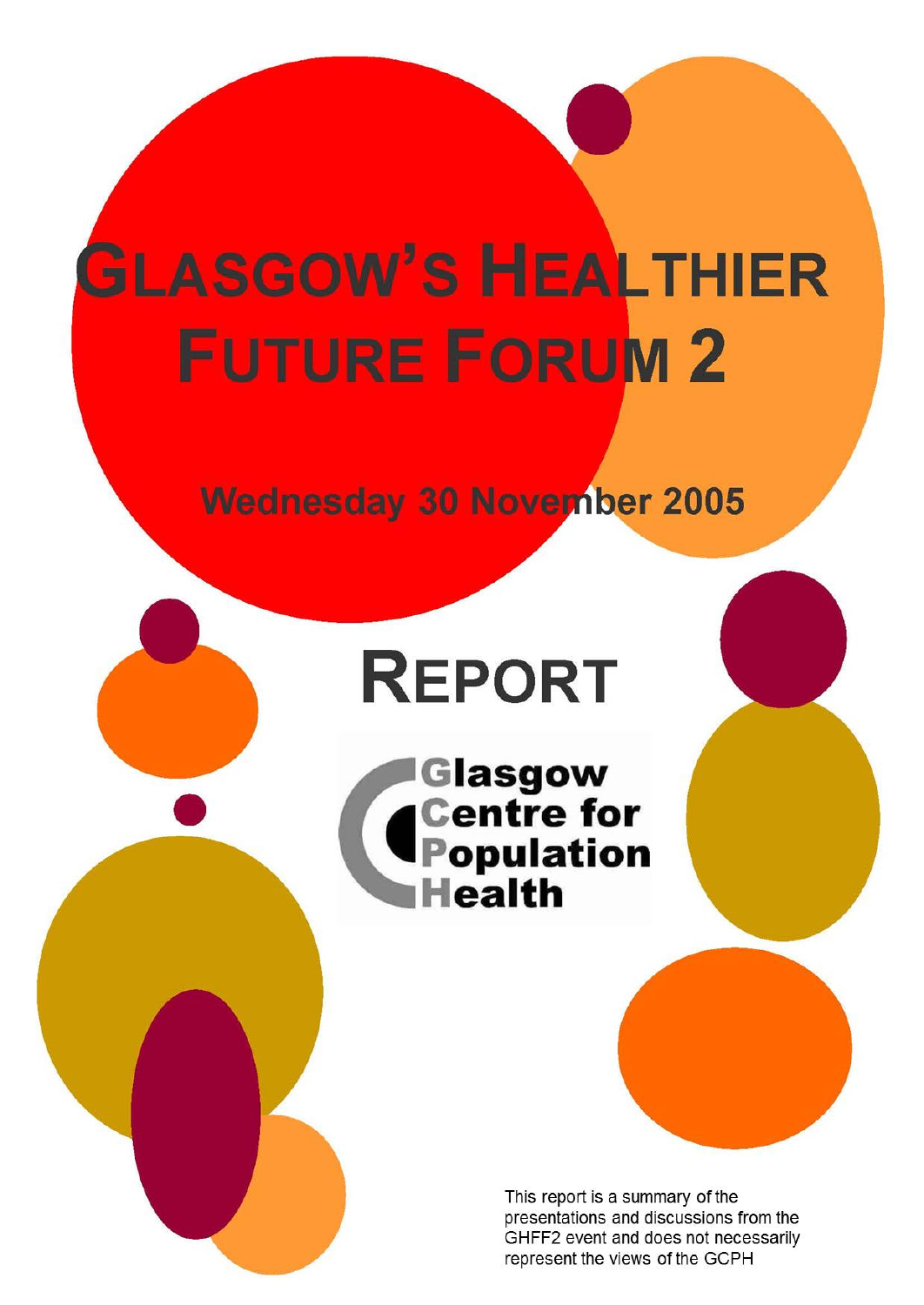# **OVERVIEW**

Following the first meeting of Glasgow's Healthier Future Forum on 15 June '05, the Forum met for a second time (GHFF2) on the morning of Wednesday 30 November '05, again at St Andrew's in the Square, Glasgow.

The Forum was aimed at a professional audience, with an open invitation attracting a diverse range of participants from a variety of backgrounds. Notably, the majority of the 140 participants at GHFF2 had also attended the first meeting of the Forum.

The format of the second meeting was slightly different to the first having taken into consideration feedback from participants at GHFF1. Maintaining the method of open debate at round tables, GHFF2 incorporated greater discussion time for participants, a synthesis of ideas discussed at the first event was provided, and the Centre offered all participants a method of joining the creation of a 'civic conversation' via the medium of 'learning journeys'<sup>[1](#page-1-0)</sup>.

The Glasgow Centre for Population Health has three steams of work:

- 1. Building a deeper and fuller understanding of health and its determinants.
- 2. Generating evidence of effects that current health strategies are having on health and health inequalities in our populations.
- 3. Fostering new thinking about how to create a healthier future.

Crucially, the Centre works through networks and partnerships with other organisations. The team leading on the first stream of work is the 'observatory function group' – a multi-agency, multi-disciplinary group sharing perspectives to generate new insights into Glasgow<sup>1</sup>s health. The two key ingredients of the Forum are active participation of the attendees and injection of new material. The new material upon which discussion was based at GHFF2 was provided by the work of the Centre's observatory function group in the form of new analyses about changes in health in Glasgow, the West of Scotland and Scotland as a whole, the data being utilised as a resource for thought and ideas for action. Thus the focus of GHFF2 was what is getting better, what is getting worse and what is proving intractable in terms of health? The aims of GHFF2 were:

- 1. To present the data in such a way as to maximise recognition of its usefulness.
- 2. To convey the need for us to take stock based on the data.
- 3. To cause each participant to think about / discuss 'as an individual, what is my response to the data?'.
- 4. To secure feedback on the data and their implications in order to inform the observatory function report.

Short presentations were given by members of the observatory group, divided into two sections: 'Glasgow – past and present' and 'Glasgow – the future'. Discussion at round tables followed each section. See Appendix One for the full meeting programme.

This report provides an overview of GHFF2, including:

• summaries of the presentations;

- explanation of the review process; and
- summation of the feedback given by facilitators and participants.

<span id="page-1-0"></span> $1$  Learning journeys are a tool for insight and innovation. They usually involve a group of colleagues visiting a number of locations where activities of interest are taking place to see what happens and to hear from people there about what they are doing. See [www.internationalfuturesforum.com](http://www.internationalfuturesforum.com/) for more.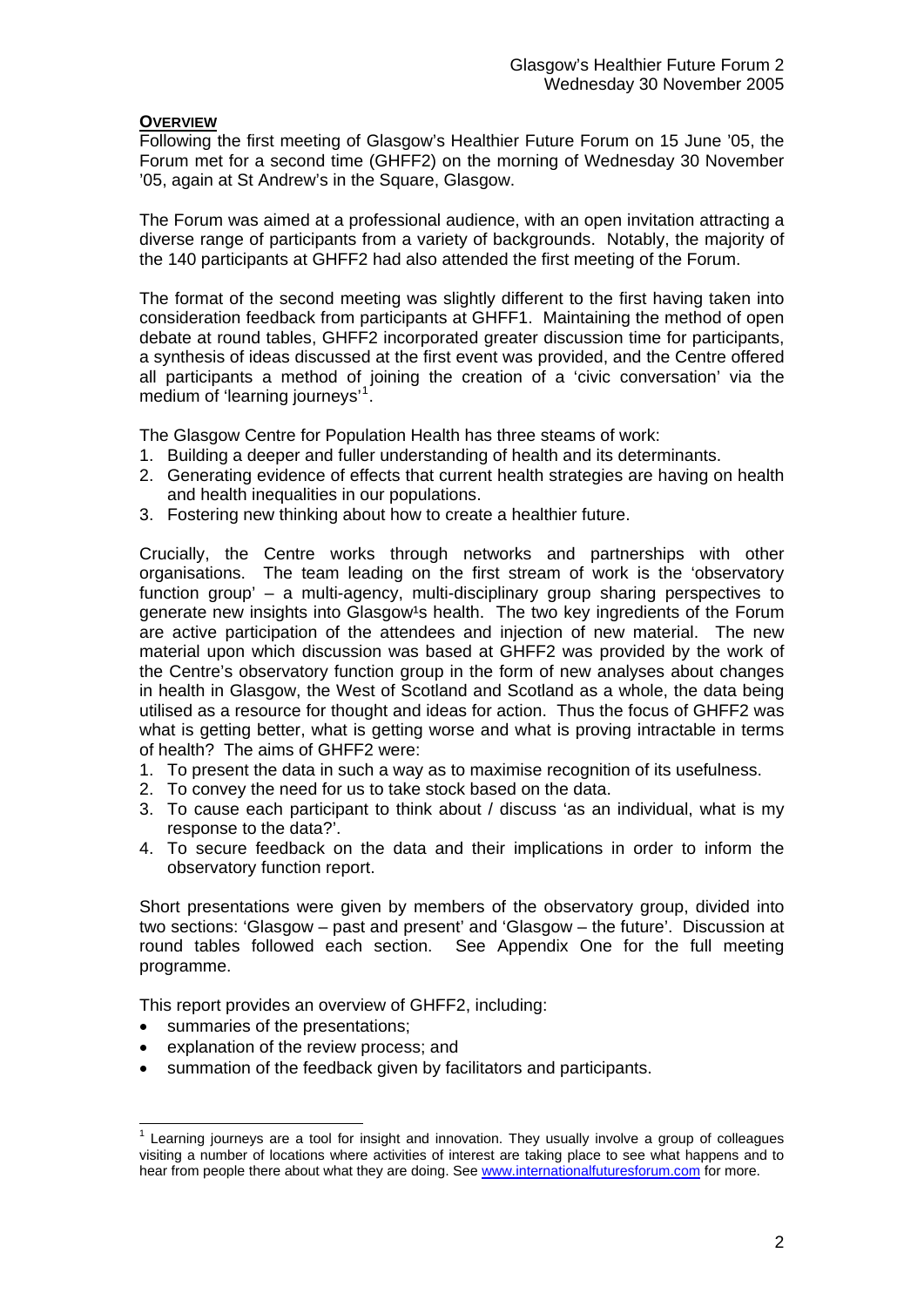# **PRESENTATIONS**

Carol Tannahill opened the event, welcoming participants and introducing the Forum. Prof Phil Hanlon then set the scene before the data was presented.

#### **GLASGOW – PAST AND PRESENT**

# **SETTING THE SCENE – PROF PHIL HANLON**

Phil welcomed participants and facilitated introductions before launching the second meeting of the Forum. As the lead of the observatory function group, Phil talked of the genuinely exciting new set of information produced by the group. He also introduced the theme of 'what's getting better; what's getting worse; what's proving intractable' and asked participants to look for these trends in the presentations. Phil went on to talk of the "extraordinary" Healthy Scotland Convention (HSC) which had taken place the week prior to the Forum. With an audience make-up similar to the Forum, attendees of the Convention affirmed their commitment to the principles and values of public health / health promotion / health improvement. Phil argued that it is crucial to stick to those principles to release energy in professionals and in people that have a real chance of making change in Scotland, and discussed taking the good work of the HSC and bringing it to the Forum. Phil set a challenge for the Forum participants to push themselves beyond those areas that there is consensus on and consider what will now, building on the consensus we have, really make a difference.

# **BIG TRENDS – JAMES ARNOTT**

James presented an overview of long-term trends in Glasgow and the surrounding area between 1981 and 2001, arguing that the best way to understand where the city is at present is to consider where we have come from, which also gives us an insight into where we may be going to.

The 1971 Census included a broad description of Glasgow which was characterised by engineering, production and manufacturing. James argued that the changes that have taken place up to the last census in 2001 have been widespread and rapid, the degree of which may, at times, be underestimated. Historically, Glasgow City followed the trends seen in the surrounding conurbation. However, there are now signs of the city leading the rest of conurbation across a range of indicators and a range of developments.

#### Population

Loss of population has occurred with 100,000 fewer people in Glasgow in 2001 than in 1981 but this trend is not seen across all age groups. The 25-44 age-group has actually increased from 23% to 31% of the population which represents a 35% increase in just 20 years. Whilst this age-group is increasing generally, Glasgow has experienced at four times the increase of the surrounding area, three times that of Scotland as a whole, and more growth in this age group than any comparable UK city.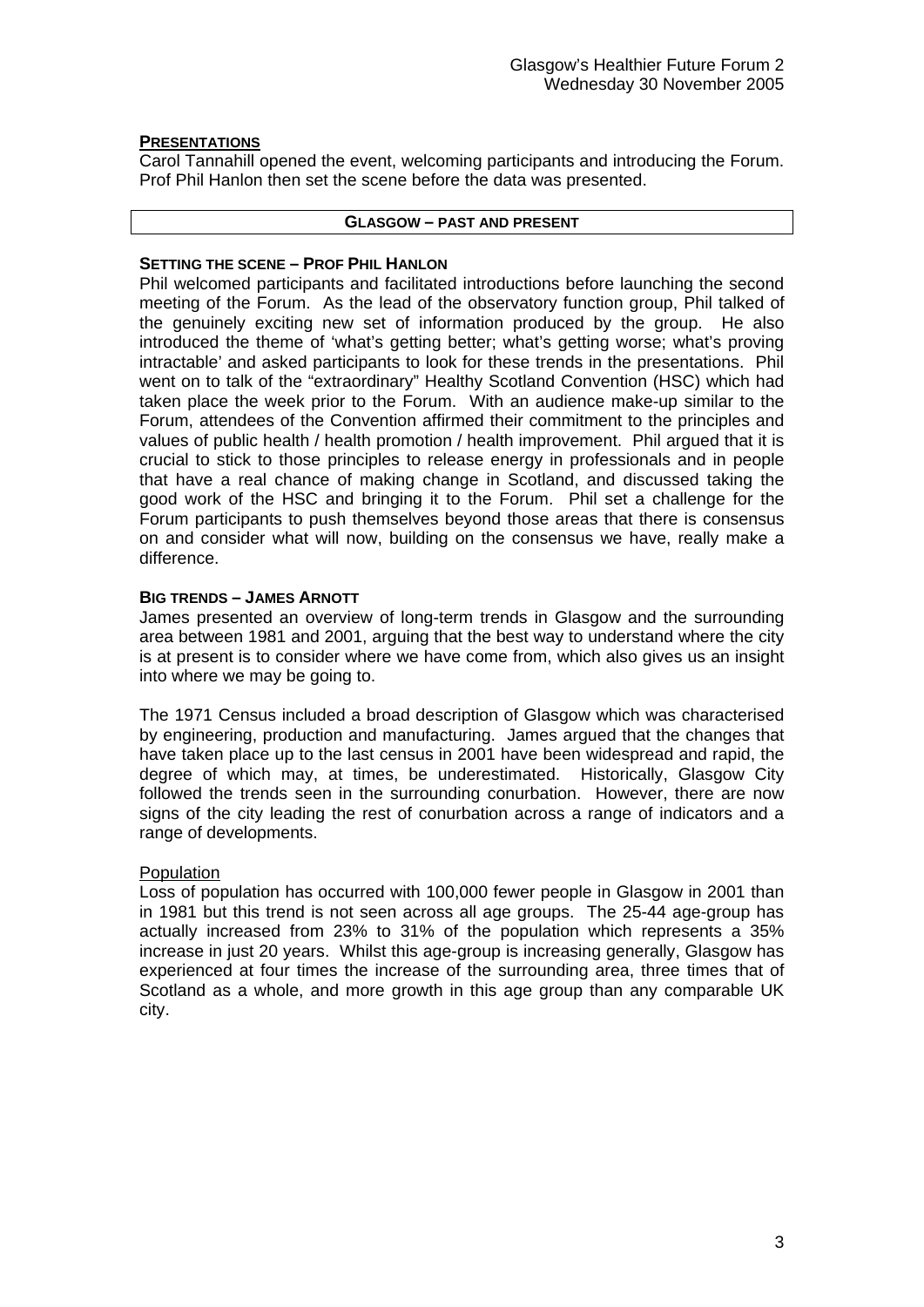#### Social class

James used social class as a proxy for quality of employment. There has been an obvious decline in manufacturing employment over time but, in addition, there has been an increase in social class I and II jobs, from 18% of jobs in 1981 to 38% in 2001. In general, social class I and II jobs are more prevalent throughout the economy but, again, the growth in Glasgow has been greater than the rest of the area and Scotland. James argued that this is a key point about what's happening in the city: for people who are in work there has been a fundamental change in the quality of that work and the way in which it has been rewarded.

#### Housing

Lastly James talked of the number of residents who live in owner-occupied housing, which has more than doubled in the 20 year period 1981-2001 to one in every two households. While this rate is still lower than in the rest of the surrounding conurbation and the rest of Scotland, the rate of increase was marginally greater in Glasgow than in either area.

To conclude, James argued that there has been rapid change since the 1980s involving a major period of adjustment with some people having been able to take advantage of the opportunities the city has been able to offer whilst many others have not. This may be one of the clues as to why we have continuing problems with deprivation in many areas of the city. We are closing the gap between Glasgow and the rest of Scotland but why have these changes taken place? What have been the drivers and how might it continue?

#### **FROM INDICATORS TO INSIGHTS – DR ANNE SCOULAR**

Anne discussed use of indicators in one area of Glasgow (Parkhead) as a starting point for generating insights into the pathways between Glasgow's environment and its health outcomes. Anne argued that Parkhead is a relatively understudied area in comparison to peripheral estates such as Drumchapel. Parkhead was the industrial heartland of Glasgow and Parkhead Forge drove Glasgow as an industrial centre for a century and a half. However, since the 1950s there has been a massive decline in heavy industry. There has now been half a century of regeneration effort but Parkhead continues to have a large number of challenges.

Anne's work centred on trying to understand indicators in a social context. An initial task was to develop an understanding of what is meant by the community known as 'Parkhead'. Instead of drawing lines on a map along a postcode sector, this piece of work involved asking local people 'where do you think Parkhead is and what kind of a place is it? Show us on a map'.

The resulting map is a synthesis of 36 local residents' ideas of where they think Parkhead is and confirms that the social understanding of space on the ground is very much more complex than simple lines on a map. The community defined area of Parkhead is messy in that is does not fit into postcode areas i.e. administratively defined areas. The community defined profile cuts across most of the administrative boundaries and thus a great deal of work went in to piecing together what the area represented. However, having done so it was found that the population of the community defined area has fallen by 18% over the last 20 years with the falling numbers largely in the over-45 age-group whilst relatively static population trends were found in the under-45 age-groups.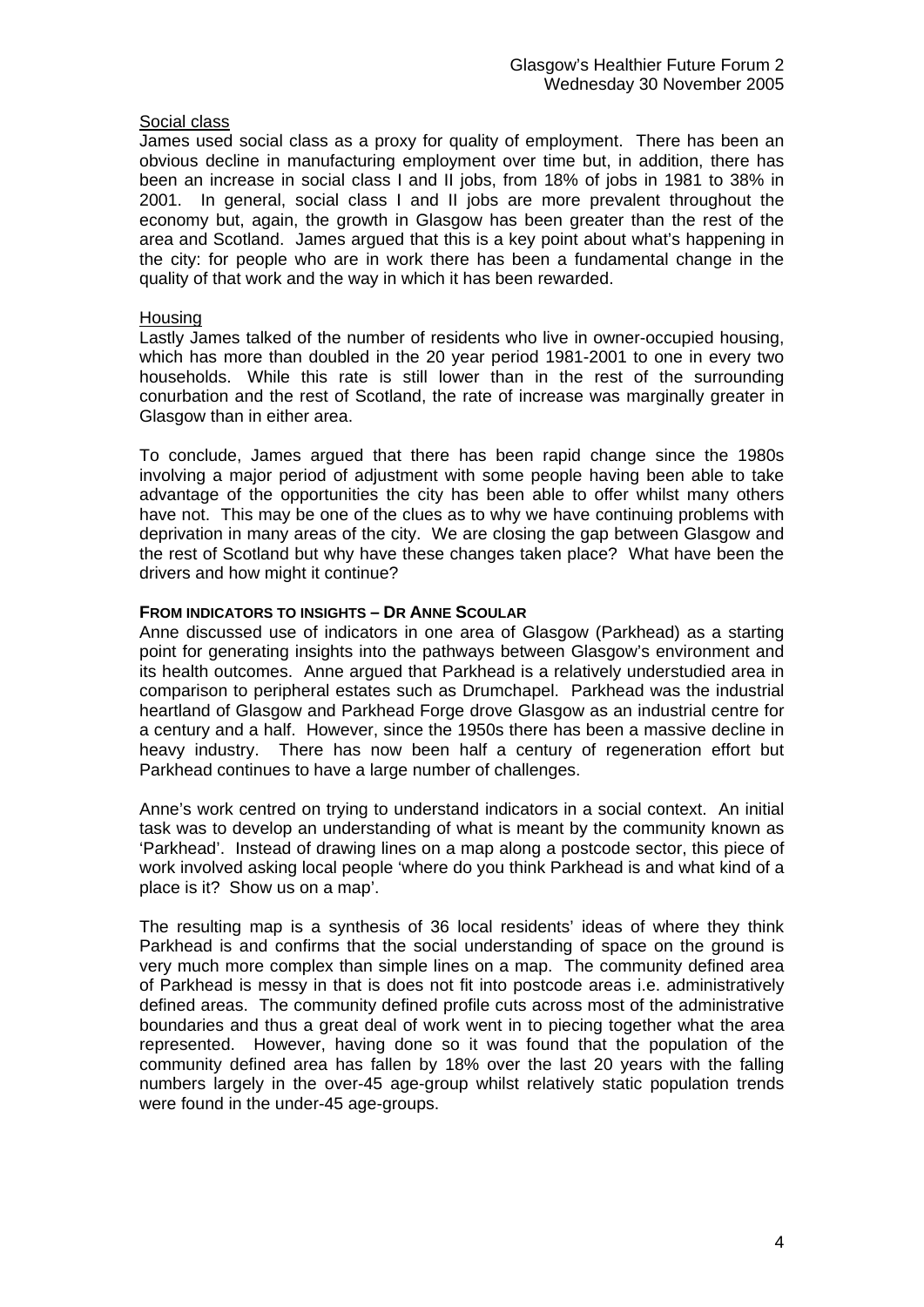The end result of this study of space and health outcomes revealed that all-cause mortality in Parkhead, particularly for men, shows a substantial and increasing gap when compared to Glasgow and to Scotland. For women the position is rather less clear. However, overall the gap is widening and there is no convincing evidence of a decline in death rates for this community compared with Glasgow as a whole. This presents some evidence of this community falling behind. Further, ischemic heart disease mortality shows a similar picture, with no evidence of a decline in contrast to Glasgow. For incidence of all cancers there is a suggestion that the rate is increasing in both men and women in Parkhead. A health gap between this community and the rest of Glasgow is evident.

Anne went on to discuss how looking at numerous determinants of health could be the starting point for exploring what local people think the connections might be and for generating some hypotheses on the connections between health determinants and health outcomes. Glasgow City Council provided a breakdown of different types of activity taking place in the community defined area of Parkhead and this was combined with data from a recent survey which took place at Parkhead Cross. The synthesis revealed an apparently encouraging picture. However, the retail environment behind what was seen on paper represents a considerable challenge to living a healthy life in Parkhead. Trends in vacant and derelict land over the last decade also appear encouraging in terms of the conversion of derelict land into vacant green space. However, green space may reflect environments that are not entirely conducive to health e.g. rubbish dumping, graffiti, etc. Anne discussed the need to look beyond the indicators to achieve an understanding of how people use environments and which aspects of an environment are conducive to health.

To conclude, routine data can be applied to a socially defined space, as opposed to an administratively defined space. Determinants of health are also available using a rich array of sources. Health outcome data clearly show that Parkhead's trajectory differs from other areas of Glasgow. This piece of work will continue with local people, particularly Parkhead Housing Association, to generate new insight into the pathways and interactions between the determinants to attempt to really understand the lived experience of people in Parkhead and, most importantly, to generate information for action in terms of health improvement.

# **INTEGRATED PUBLIC HEALTH PICTURE – BRUCE WHYTE AND DAVID WALSH**

Bruce and David outlined some of the patterns of health trends in Glasgow and the West of Scotland, sub-divided into the topics below.

#### Historical context

Population trends show that rapid growth occurred in the  $19<sup>th</sup>$  century, with a period of stability in the 1930s and 1940s and decline thereafter. There are a number of reasons for Glasgow's population increase including the city's development into an industrial powerhouse / trading and business centre and attracting population for that reason. Also, health improved, particularly over the latter half of  $19<sup>th</sup>$  century and finally, the city boundary was extended a number of times. There are historical links between population size and pride in the city.

Births peaked in the 1920s and have in general declined since then, reflecting social and cultural changes prevalent across Scotland and the UK. Birth and death rates have both declined over the last 150 years, with deaths exceeding births in the last 20 years. Therefore, unless Glasgow's fertility rate increases or more people come into the city, Glasgow is going to experience a prolonged period of population decline.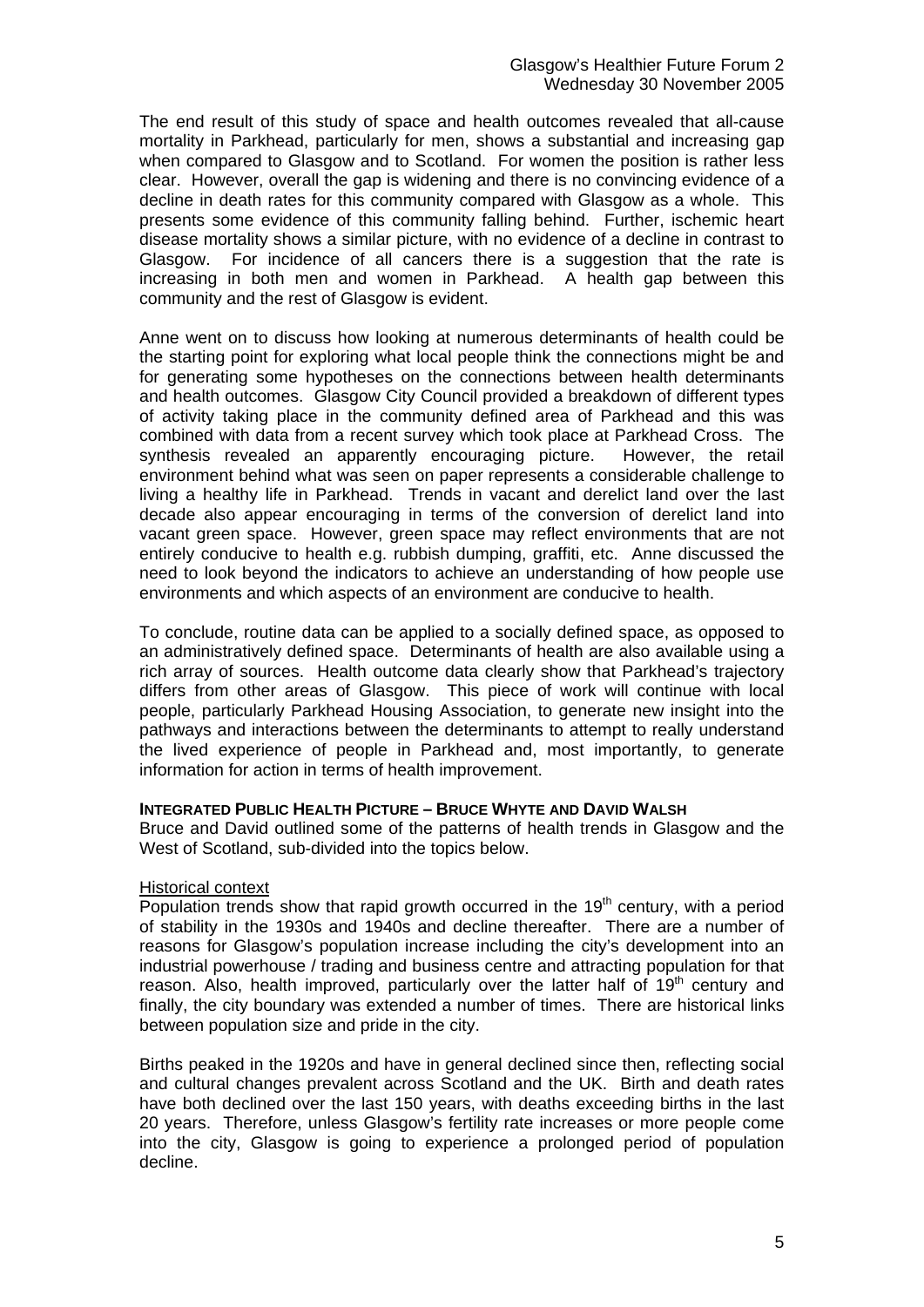Infant deaths show a positive picture over the last 150 years. In 1855 one in five children died in the first year of life. In 2003, seven children died in their first year of life; a figure that is one third of that even in 1972.

#### **Inequalities**

The pattern of crude death rates across Glasgow's sanitary districts in 1901 shows a five-fold variation between the areas with the highest and lowest rate. A hundred years later inequalities continue to exist with a two-fold variation in standardised mortality across the West of Scotland. Small area level analysis (e.g. by postcode sector), shows even greater variation in rates with a four-fold difference across the West of Scotland.

# Life expectancy

Over the last 100 years life expectancy for men and for women has doubled. However, over more recent periods there has been an increase in the gap in life expectancy for males. In 1991-93 the gap between the highest and lowest Council areas was six and a half years: it is now at eight years.

There is a 1[2](#page-5-0) year gap in healthy life expectancy<sup>2</sup> across the West of Scotland with the average male likely to live for 20 years with a limiting long-term illness.

#### **Economy**

The number of children in workless households (a proxy for children living in poverty) shows wide variation across the West of Scotland from 6-7% up to 50%. At smaller area level there are even bigger differences  $-$  up to 60% of children are living in workless households in the most deprived areas of Glasgow.

Unemployment has shown a downward trend in last ten years. However, those areas that had high unemployment relative to other areas still do. Glasgow and West Dunbartonshire continue to have the highest rates of unemployment although they are coming down. Income support (as a proxy for low income) shows variation across the West of Scotland Councils. Glasgow has a rate of 20% which is double the Scottish rate. A similar indicator, free school meals, is double the Scottish rate in Glasgow at 42% of pupils.

In terms of housing, prices are increasing as Glasgow is seen as an attractive place to live but issues of affordability are becoming key.

#### Social environment

Lone parents as a percentage of all households with dependent children varies from 13-14% to nearly 50% and looking at smaller areas reveals greater variation.

#### **Education**

There are some communities in Glasgow where the student participation rate in further education is less than 20% whilst in others it is above 60%. The trend for Scotland is upwards, as it is for the majority of areas, but there remains a huge gap between areas of low participation and communities with a high participation rate.

#### Crime

Recorded crime levels have been 50% above the Scottish level in recent years but the pattern is different for different crime types. Domestic housebreaking and motor

<span id="page-5-0"></span>The estimated average number of years that a new born baby could be expected to live in 'good health'. The discrepancy between healthy and total life expectancy, therefore, indicates the average number of years likely to be spent in 'poor health'.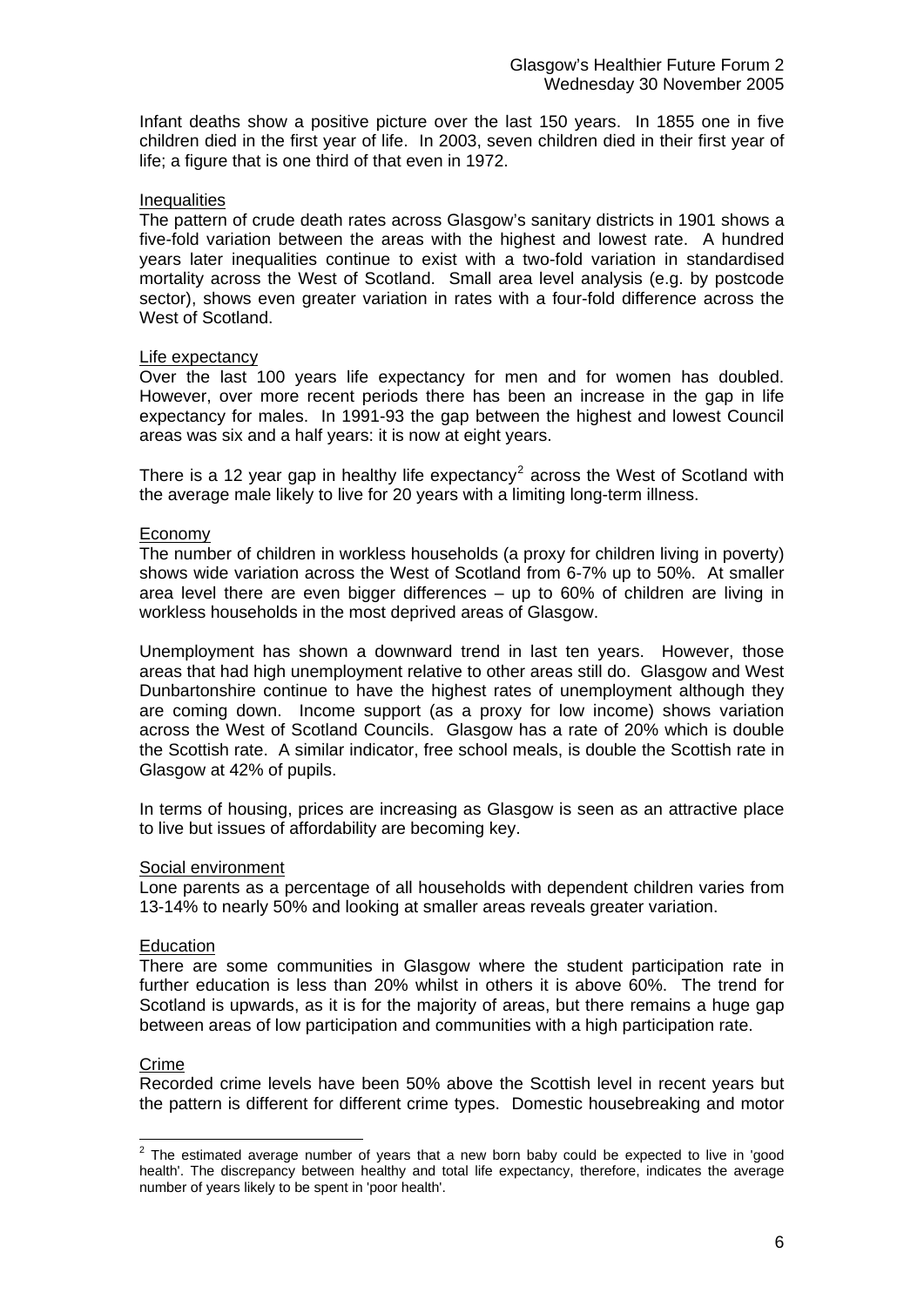vehicle crime are down significantly but serious violent crime, fire raising and vandalism, and drug related crime have increased.

At a data zone level (6-700 people per data zone), in one particular area (Kingston) one in ten people have committed a serious violent crime in the last three years. The pattern of victims of violent crime is remarkably similar: the areas with highest rates show one in ten people have been a victim of violent crime. In terms of perceptions of safety, 33% of people in Glasgow do not feel safe walking around alone after dark.

# Physical environment

Overcrowding has come down a lot over the last 20 years but a number of Glasgow communities have rates of overcrowding that are double the Scottish average so clearly this continues to be an issue. Housing conditions have improved greatly but damp, poor heating efficiency and mould are still an issue for a significant number of households in Greater Glasgow. Further, a number of areas have 50% of people living within half a kilometre of derelict land with those in deprived areas a lot more likely to live close to derelict land.

#### Behaviour

For alcohol related deaths, between 1980 and 1991 the trend is reasonably flat but from 1992 the numbers have increased by four-fold. Most of the deaths relate to males but the total number of deaths among females have more than doubled in the period. Admissions to hospital for alcohol related and attributable conditions show the same pattern. At a small area level (postcode sectors) the ten areas with the lowest rates of admission (all relatively affluent) all show a fairly flat trend, compared to the ten areas with the highest rates of admission (all relatively deprived), revealing a clear gap emerging between the two sets of localities.

Focusing on liver cirrhosis mortality for European countries, from the 1950s to 1990 Scotland had consistently lower rates of death compared to the European average. However, Scotland's rates have increased in the last 15 years to the highest rate in Europe. Greater Glasgow (highest rate in Scotland) stands out in a European context, as the figure for the area is around three times the European average rate.

Smoking has come down significantly over the last 30 or 40 years. This has flattened out somewhat but has continued to decrease from 35% of adults to 33% in the last few years.

Turning to sexual health, there has been a 70% rise in acute sexually transmitted infection (STI) rates for Scotland over the last ten years and almost a doubling for Glasgow. Although some of the increase may be related to an increase in screening, this is clearly an issue.

For obesity, the 2003 Scottish Health Survey results show that over a fifth of adult male Glaswegians and almost a quarter of females are classed as obese.

In terms of travel, nationally over half travel by car and a quarter by bike or foot whilst in Glasgow 40% travel by car and more than a quarter do so by bike or foot. The trend in car ownership has increased in Glasgow over the last ten years which has led to huge increases in traffic volume.

#### Pregnancy and childbirth

Nationally, 25% of pregnant women are recorded as smokers at their first hospital visit but in the West of Scotland the figure varies from 10% to about 40%. At small area levels, the figure varies from under 7% to about 60%. The trend is downwards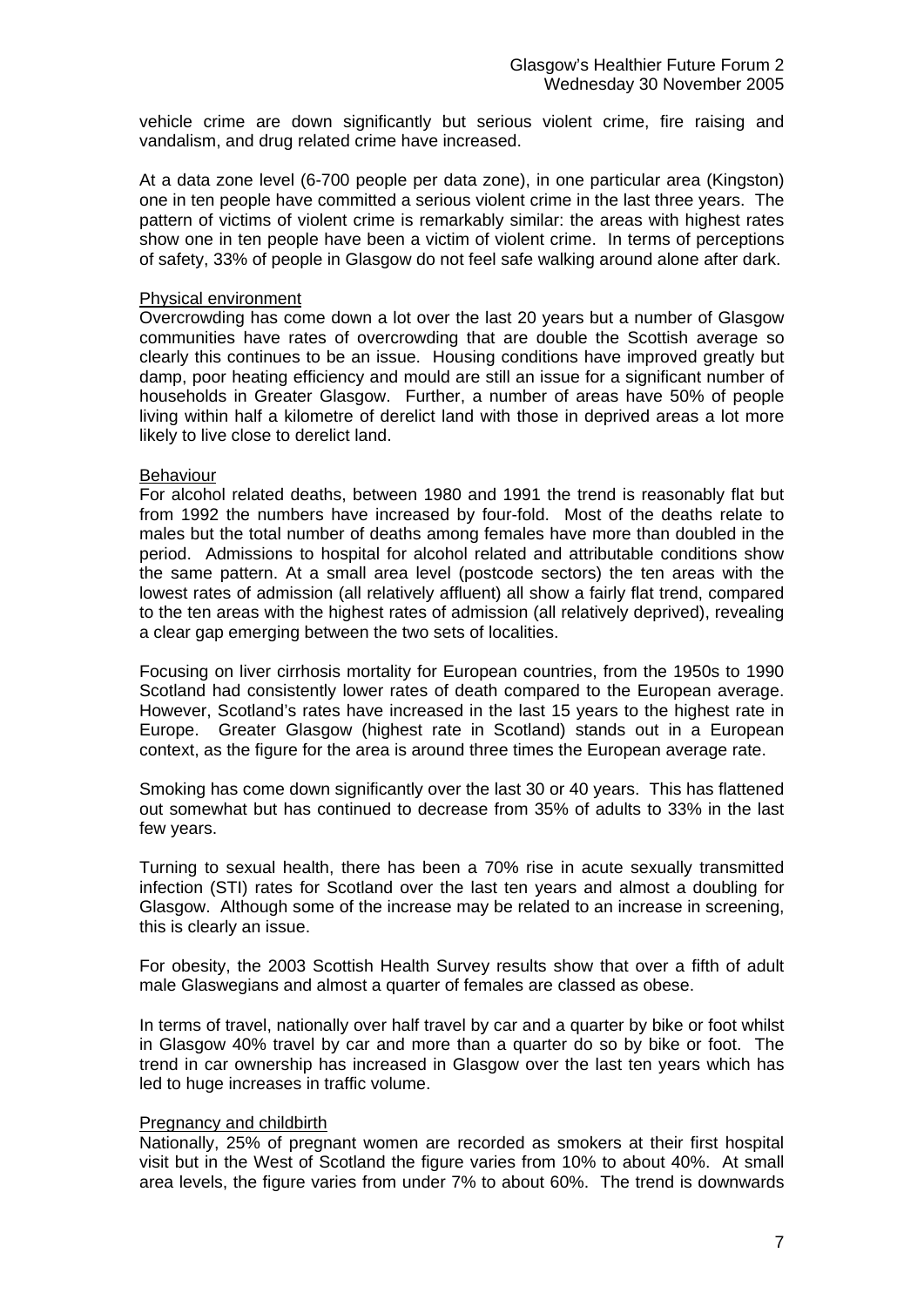in all population groupings – since 1995 rates have fallen from about 33% to the current level of 25%. Rates have fallen at a similar rate so the gap between the least and most deprived remains much the same.

The proportion of babies being breastfed at 6-8 weeks is about a third at a national level but in the West of Scotland figures range from under 20% to almost 60%. At a small area level, there is greater variation from 70-80% down to below 10%. The trend is positive though and has risen in recent years from 32 to 35% in the Greater Glasgow area, although it is not improving rapidly. Over the last ten to twelve years in Glasgow City Council area, although teenage pregnancy rates remain high, they have fallen by 20%.

#### Children

The proportion of children looked after by a local authority is around 2% in Glasgow City which translates as 2,500 children, which proportionally is twice the national rate. As a trend this is not improving but is increasing slightly year by year.

In terms of smoking, alcohol and drug use by 13 and 15 year olds in Greater Glasgow, a national survey in 2002 found that 7% of boys and 11% of girls where classed as regular smokers, just under a third were regular drinkers and 15% and 12% of boys and girls respectively had taken drugs in the month prior to the survey.

Since the late 1980s that trend in the proportion of primary one children who have no decayed, missing or filled teeth has risen from about 36% to 42% in the Greater Glasgow area. The converse is that 60% of primary one children have "obvious or advanced decayed teeth" and across the city the range is 37% up to 75% of five year olds.

#### Health and function

In 2000, 10% of the Scottish working age population were 'unable to work due to illness or disability' and in Greater Glasgow the figure was double that i.e. a fifth of all adults. Across the West of Scotland communities the figure ranged from about 5% in 2000 to almost a quarter of the working age population. At a smaller area level there are areas where half of the working age population fall into this category. Nationally the figure has been static and in Glasgow it has fallen slightly from 19% to 17%.

#### Illness and disease

The fall seen in rates of heart disease deaths is one of the successes of the last few years. Rates have halved in Greater Glasgow over the last 25 years. However, in the mid 1970s rates of heart disease in Glasgow were similar to Scotland but over time a gap has emerged so that over the last 15 to 20 years Glasgow consistently has higher rates of death.

Admissions to hospital for diabetes over the last ten years or so show a 100% rise nationally which is matched or even higher in some Glasgow communities. This rise is linked importantly to the rise in obesity in the population.

Admissions to hospital for deliberate self harm show a five-fold variation across the city.

In summing up, David and Bruce highlighted what is getting better, what is getting worse, and what is proving resistant to change. Life expectancy has increased, although it is increasing at faster rate for the more affluent. Trends are moving in the right direction for smoking, unemployment and teenage pregnancies, some crimes, breastfeeding, dental health of children, some deaths, many aspects of housing and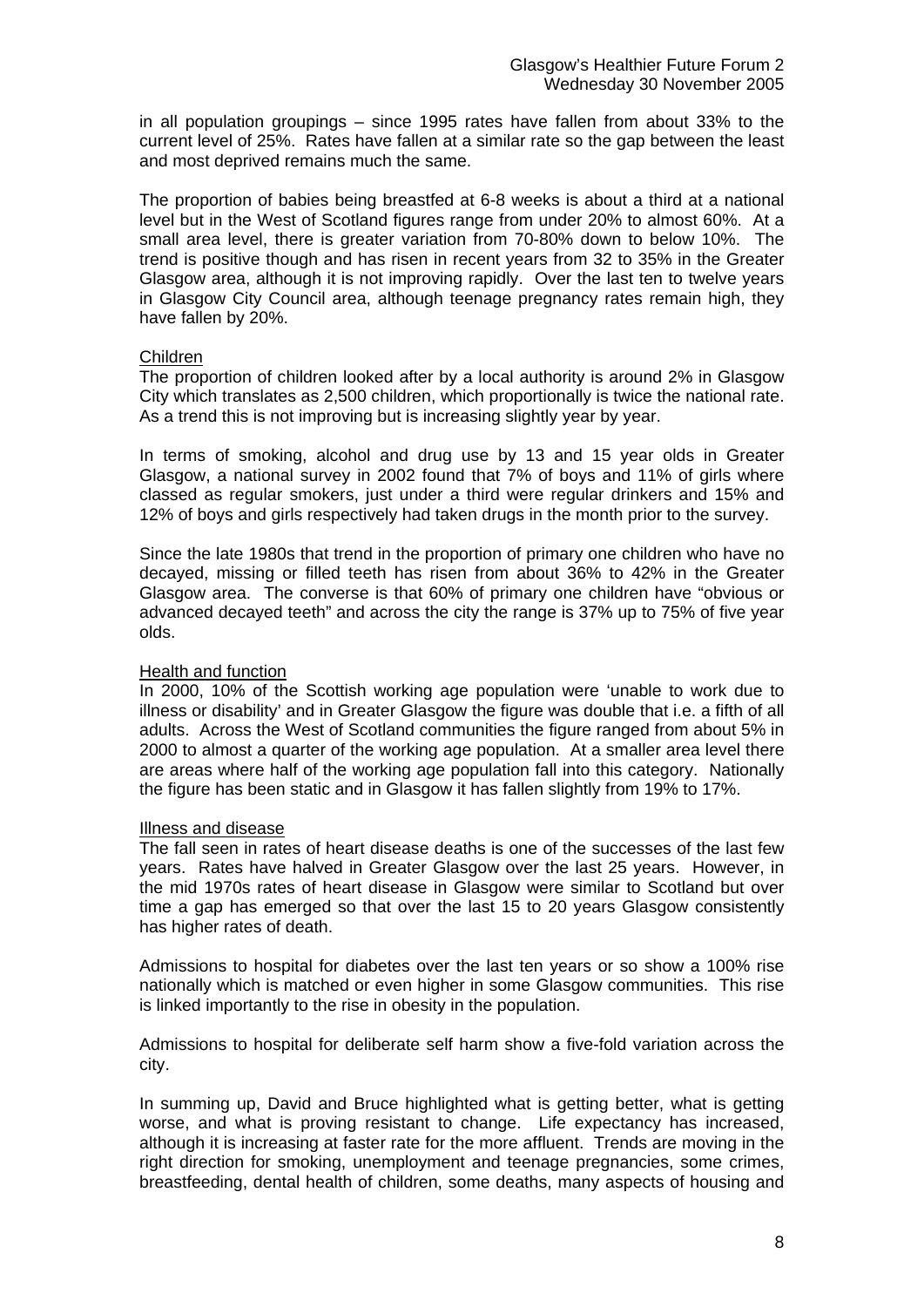housing conditions. More people are going into higher education. Dental health and breastfeeding have shown very slow rates of increase. Life circumstances of the population e.g. the proportion of people living in poverty and on low incomes are fairly stagnant as is the trend in looked after children. Levels of disability and healthy life expectancy are also proving resistant to change. Finally, what is getting worse – alcohol, obesity, aspects of sexual health, traffic volume, violent crime and inequalities in many areas clearly widening.

#### **GLASGOW – THE FUTURE**

#### **GLASGOW'S HEALTHIER FUTURE – PROF PHIL HANLON**

Phil wrapped up the event by making the point that institutions find it hard to be brave but individuals can be. He argued that we need to appeal to individual citizens to tap into the intrinsic motivation that exists. Phil argued that a challenge emerging from the Forum (and also from the Healthy Scotland Convention) is how to mobilise that force. He felt there was a strong echo of the Healthy Scotland Convention's conclusions at the Forum: there is a body of practice; and there are many motivated members of the public and professionals who have quite a strong consensus amongst them about much of what might be done. But at the same time there are trends that could blow this away – if we can't mobilise some of these forces quickly the lives of many of us will become worse. He said that we are at a difficult position as to come back in another ten years time and say we need to re-commit again to that set of principles would be to fail ourselves and those that we seek to serve. For that reason, Phil urged that the 'civic conversation' needs to continue and we need to enlarge the circle of that conversation and to tap into some of that courage. The truth of the matter is that these trends are not going to bend on their own and unless we can come up with something that's different they will continue to worsen. We need to get this message across without doing so in an alarmist or victim blaming way. There are people who have the inner resource to make a difference. He concluded by saying that this is unfinished business in a sense and we really need to think hard about how to create the tipping point, the social epidemic, that would make a difference with respect to some of these issues.

# **THEMES OF PARTICIPANTS' DISCUSSION AND FEEDBACK**

Feedback was gathered in two ways. All participants were given a notes sheet to complete, which had a carbon copy attachment. Participants therefore completed the sheet for their own record, leaving behind the carbon copy to allow the Centre to gather and present their views. Each notes sheet was pre-printed with the following questions:

- What are your reactions to the data you have seen this morning?
- Bringing your own experience and insights to bear alongside this morning's analyses, what do you think our health improvement priorities should be?
- Where do you think current thinking and approaches will deliver what we want, and where not?
- What would be the most useful next steps to take in your own practice and what actions could the Centre most usefully take?

Further feedback was provided by table facilitators, each of whom submitted a short written update on the main points of discussion at their table. Feedback from the participants, as gathered from both these sources, is summarised under the emergent themes as set out below.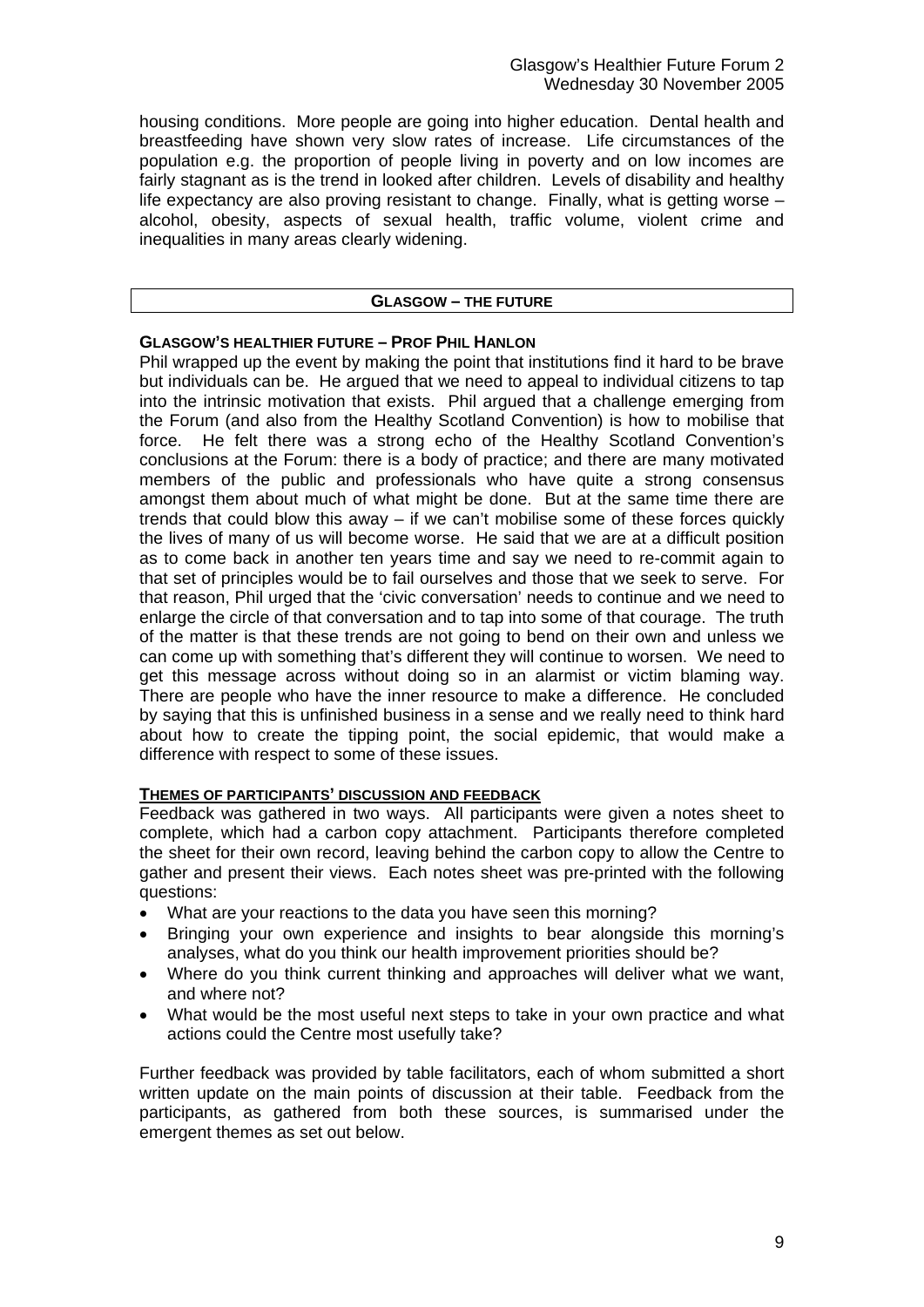# *What are your reactions to the data you have seen this morning?*

# **Confirmation**

- reinforced the view of Glasgow as a divided city even more so than an unhealthy city;
- confirmation that in deprived areas circumstances have not changed;
- good evidence to support anecdotal observations of the complex needs of Glasgow's communities;
- highlights virtuous circles (e.g. West End, East Renfrewshire etc.) and vicious cycle (more deprived communities);
- overwhelming evidence of continuing failure to resolve issues in historically deprived areas and development of new social issues in wealthier areas frustrating;
- familiar but shocking:
- mixed reactions: fear, anger, depression, alarm, desire to strengthen efforts to change some of trends.

# **Usefulness of data**

- terrific that having known it for so long we are now documenting it and proving it;
- good baseline information:
- useful to have the problems clear to set the agenda for the future and to provide basis for planning for health
	- improvement and the development of primary care services;

"*Getting all the data together and presenting it is an excellent step."* 

- very important to have data enables informed debate;
- encouraging that there is so much data available;
- would be useful to have some more qualitative indicators like current participation in local activities;

# **Optimism**

- some good news in long term trends;
- encouraged by gains made in CHD rates;
- some positives which we should be focusing on;
- Glasgow has a great future how can we ensure it is everyone in Glasgow's future?

#### **Inequality**

- gap between health experiences of different areas reflects the continuing inequalities:
- shocking divergence between Scotland and Glasgow rates;
- picture of two cities with opportunity gap widening:
- huge pockets where subcultures exist in specific areas.

# **Alcohol**

- surprised / shocked / disturbed by alcohol data needs to be addressed due to links to mental health, disease and crime levels;
- given impact on behaviour and health, can our society afford to allow this? Why haven't we learned from past experience?
- alcohol figures hardly surprising given that alcohol is the normative drug in western societies;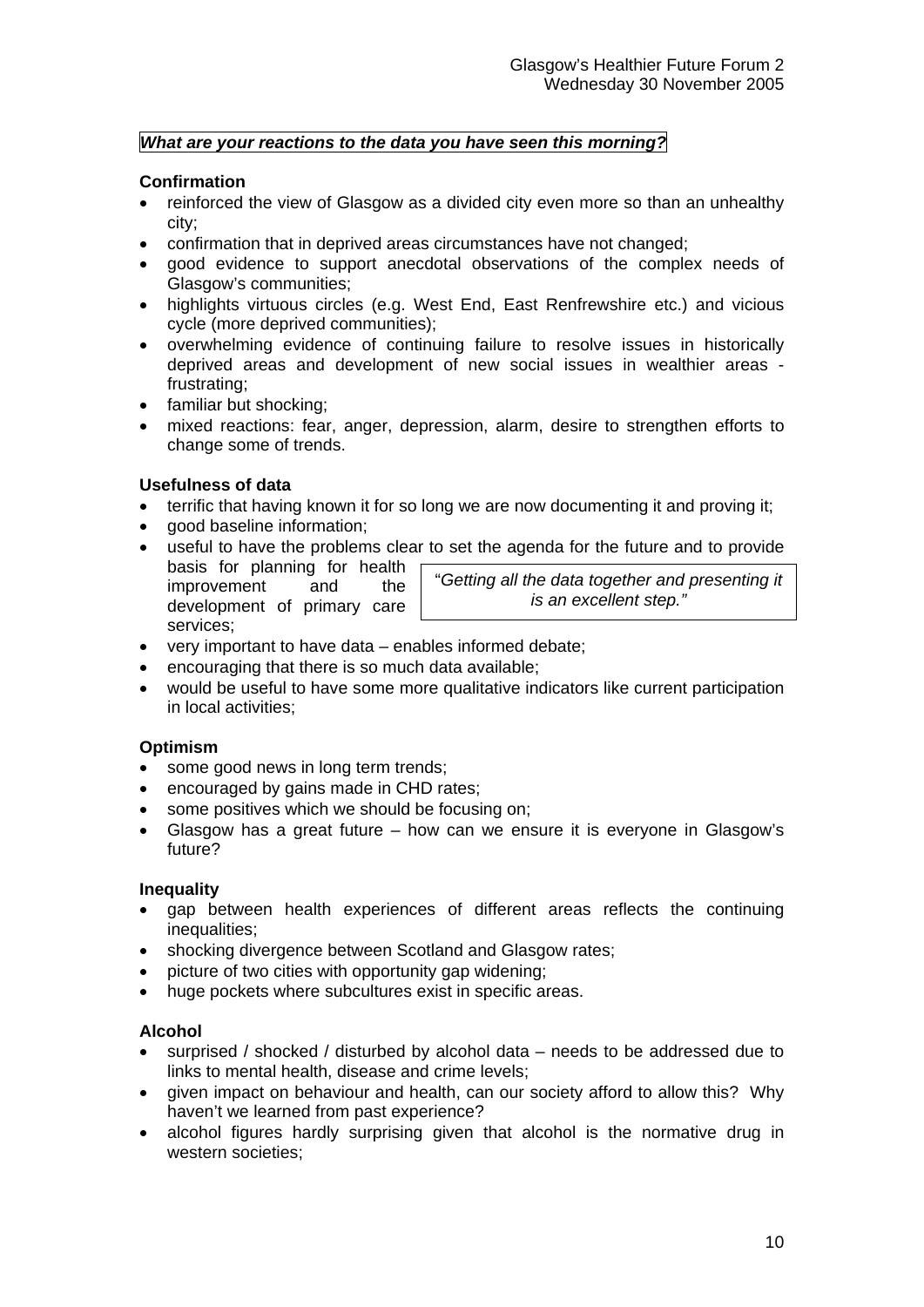- worry around alcohol related illness and consumption, drug use, mental illness; we've created a dependency culture – professionalisation of poverty (we are the gatekeepers and we are not listening);
- do our organisations make people dependent?
- worrying given amount of money already going into city, agencies, etc;
- worried that the millions being targeted at communities living in deprived areas is not having a significant enough impact on their lives.

# **Employment**

- clear correlation between economic factors and poor health, life expectancy and self harm;
- fact that a lot of long-term sickness really represents disquised unemployment needs to be highlighted;
- link between male worklessness and family breakdown and in turn the impact on children's, men's and women's health needs highlighted;
- alarming to see the gap and number of working age group living on incapacity benefit.

# **Parkhead**

- study very interesting;
- keen on Parkhead model especially definition of community by local people.

# **Questions**

- What can we do to change the trends?
- What is the story behind this?
- What trends 'bucks the trend' and why?
- How do we compare with other areas with same socio-demographic make-up?
- Should we try to shift the average or focus on the worst health? And should this vary by issue, e.g. alcohol, mental health?

#### **Actions**

- We are becoming more aware of interdependencies and need to turn this into intelligence, allowing for differential interpretations depending on perspectives and then use that perspective to take action.
- Have to draw the right conclusions from what we gather and then lobby for resources to effect change.

# *Bringing your own experience and insights to bear alongside this morning's analyses, what do you think our health improvement priorities should be?*

#### **Take stock**

- have courage to give up things that are not working;
- be brave will do nothing if wait for somebody to create policy;
- Executive should be honest about what is and isn't working;
- be prepared to trust and take risks.

# **Funding / resources**

- shift of funding from acute services to health improvement;
- movement of health resources from affluent areas to deprived areas which requires political support;
- need sustained long-term funding.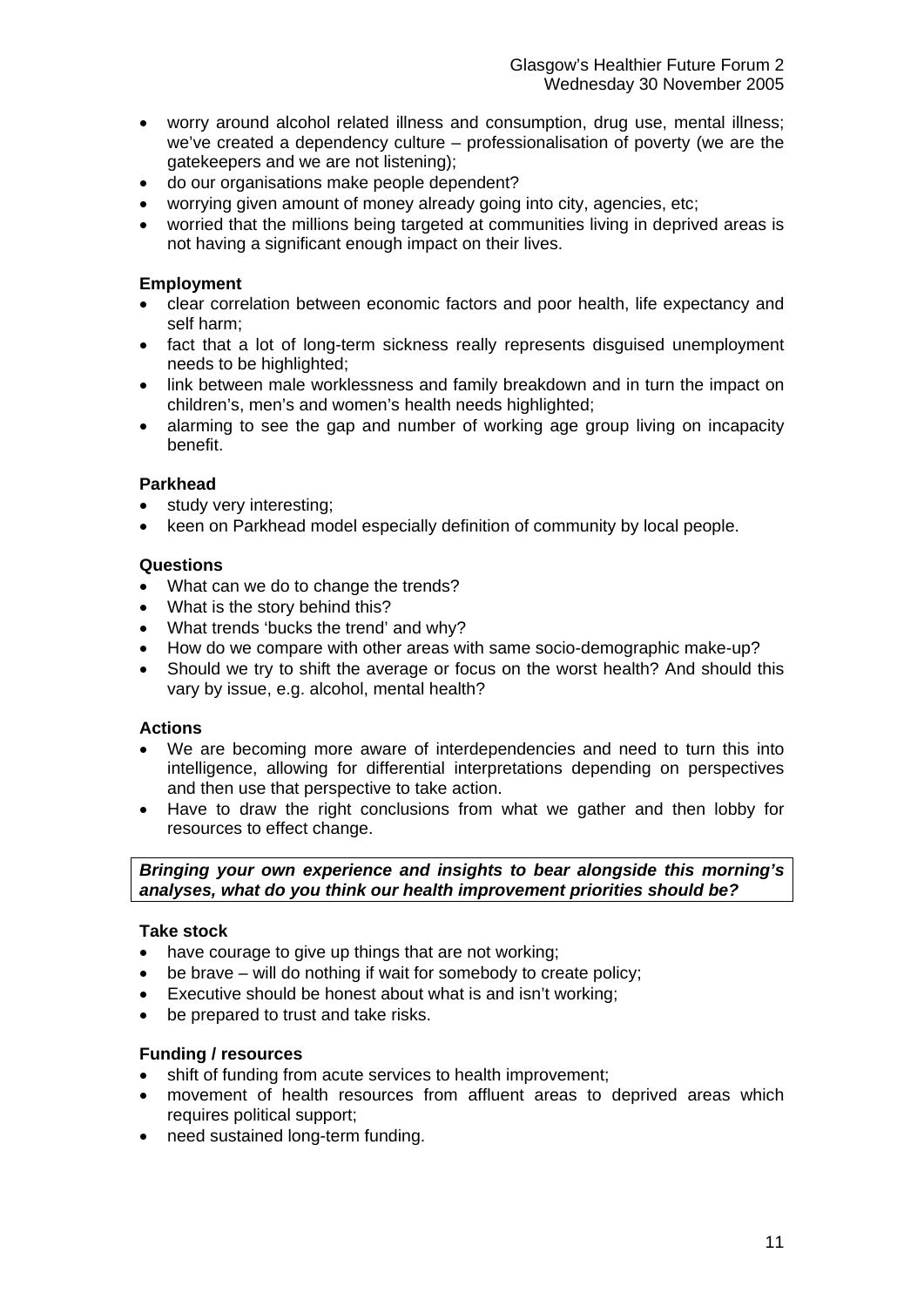# **Prevention and early intervention**

- target the well and encourage them to stay that way with early intervention programmes;
- prioritise the earliest possible generations (early years) to improve health i.e. children and young people (especially  $0 - 5$  years) where life trajectories are set
- shift from tackling the symptoms to the underlying causes;
- better alcohol awareness for younger people beginning in education setting and provide interventions to work with people who are drinking hazardously to prevent onset;
- emotional literacy training / investment in young people to help make choices and improve mental health;
- focus on young people with view that change will be generational;
- press hard on preventative measures especially on issues including alcohol, obesity, CHD;
- support parents and parenting;
- control critical points early years and positive parenting;
- educate children because they can influence parents;
- target youth need to change the attitudes and aspirations of the young people to really change the future.

# **Environment**

- we now have a better understanding of the relationship between human 'animal' and the ecosystem it inhabits – focus on how can environment contribute to change?
- built environment needs to be improved as directed by communities themselves (shops, greenspaces, etc);
- local authority needs to do Health Impact Assessments of planning, trading licenses, etc.;
- town planners need to recognise enormous effect they have on health legislation must help them to make 'healthy' recommendations.

# **Housing**

- availability of better quality housing in deprived areas;
- housing of right size, quality and price;
- concern that increasing house prices will further impact on inequality.

# **Mental health**

- mental and emotional wellbeing and closely associated issues of addictions, violence fear, aspiration and hope, stigma and prejudices;
- work with communities and families to ensure mental health and wellbeing mainstreamed into social inclusion work;
- finding out how people can improve their wellbeing and happiness as a means of tackling aspirational poverty;
- issues around stress and mental health and wellbeing;
- mental health and wellbeing targeting areas with high self harm rates;
- schools need greater focus on pupil wellbeing.

# **Culture**

- need to engender a culture where maintaining and improving health is seen as everyone's personal long term responsibility and use patient centred approaches to explore beliefs and understanding of health and illness;
- address entrenched cultures to hopefully break the cycle for the next generation;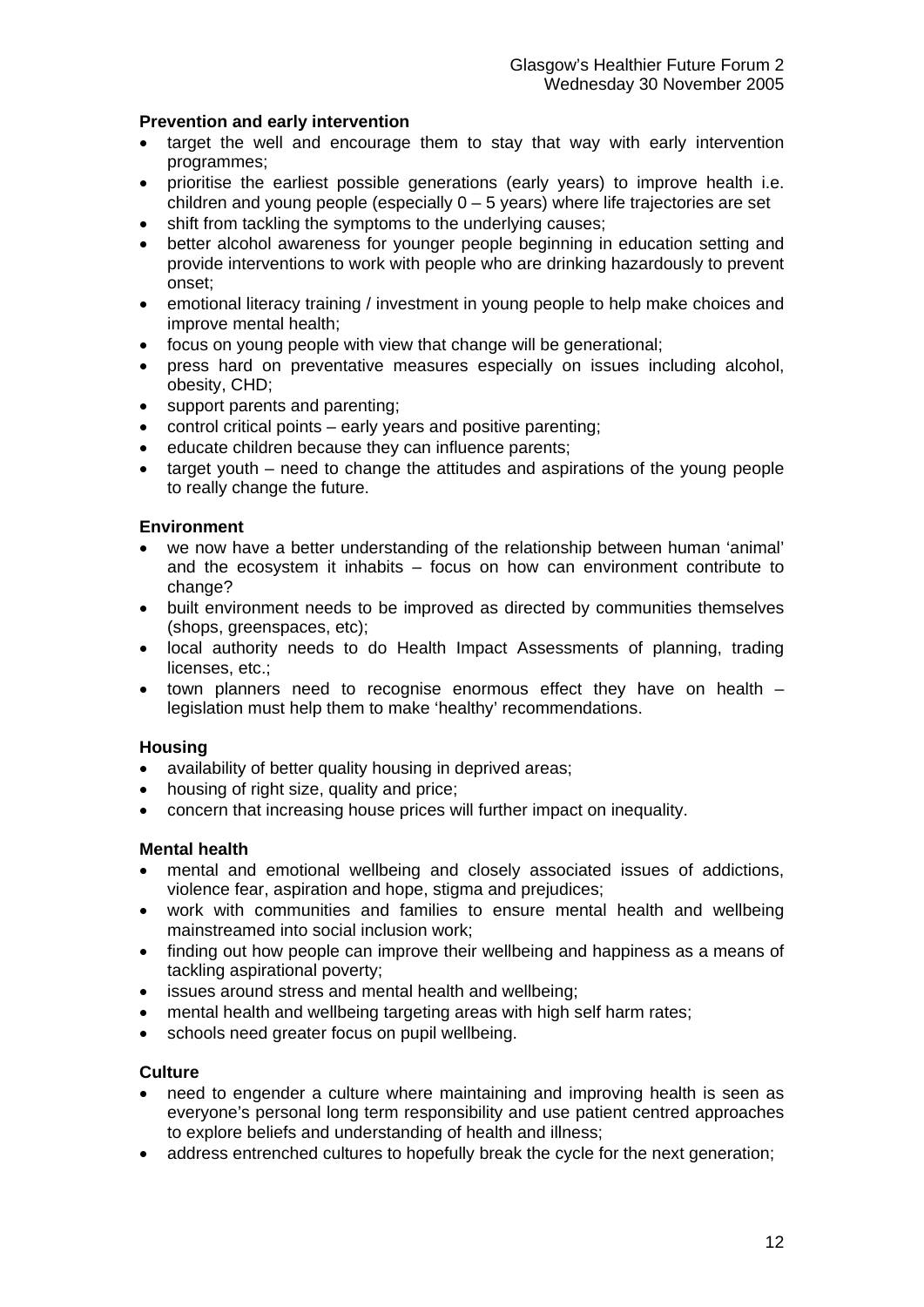• culture change required to create ambition and to overcome poverty of aspiration and lack of educational attainment.

# **Aspiration**

- motivational programmes;
- improving self esteem;
- improving aspirations and life chances;
- brief intervention training in motivational interviewing techniques:
- address poverty of aspiration;
- $\bullet$  equipping people with the practical and cognitive tools to realise aspirations  $$ health will follow;
- ask people why they lack hope.

# **Community development**

- continued, proper community development / participation in order to support and help families to have aspirations and be able to effect change themselves;
- *"Some of Glasgow's tapestry is very frayed indeed. We can't keep patching it up."*  • community engagement process needs

to clearly tackle areas and people who have least aspiration (long term process);

- resources targeted at an area, go into the local economy and capacity is left behind in the community to propagate positives that were begun during the intense investment period (link local economy to local health);
- focus on communities of interest as well as geographic communities; need to unpick and re-knit excluded areas into mainstream culture.

# **Employment**

Change in mindset at policy level to facilitate socially excluded groups to participate

in employment; importance of male employment – scope to make employment growth in Glasgow more balanced by sector and geographically; life opportunities for local people e.g. volunteering, running voluntary organisations, establishing local enterprises,

*"The growth of type I and II jobs is bringing new people to Glasgow but residents are being left behind due to poor education and socioeconomic factors."* 

*"It is time to admit that there are many people who have been dependent on services / benefits all of their life – sometimes taught and encouraged by the long-standing systems in place."* 

local jobs and training for jobs; addressing employment issues – focus on the value of people; benefits system which encourages people back into employment; ascertain whether benefit culture contributed to formation of subcultures and get radical (Westminster remit – how do we influence this?); refer those in long-term receipt of benefits for assessment followed by therapy, training, guidance and ongoing support; the data would suggest that health improvement only occurs with economic improvement.

# **Policy (alcohol, smoking, school meals, etc)**

• change of policy with regard to sale of alcohol, licensing laws, etc;

*"Free, nutritious school meals is an area where significant improvements across a population over a lifetime can be made."*

- major public health legislation such as banning smoking in public places, increasing tax on alcohol;
- put up the price of alcohol and promote alternatives;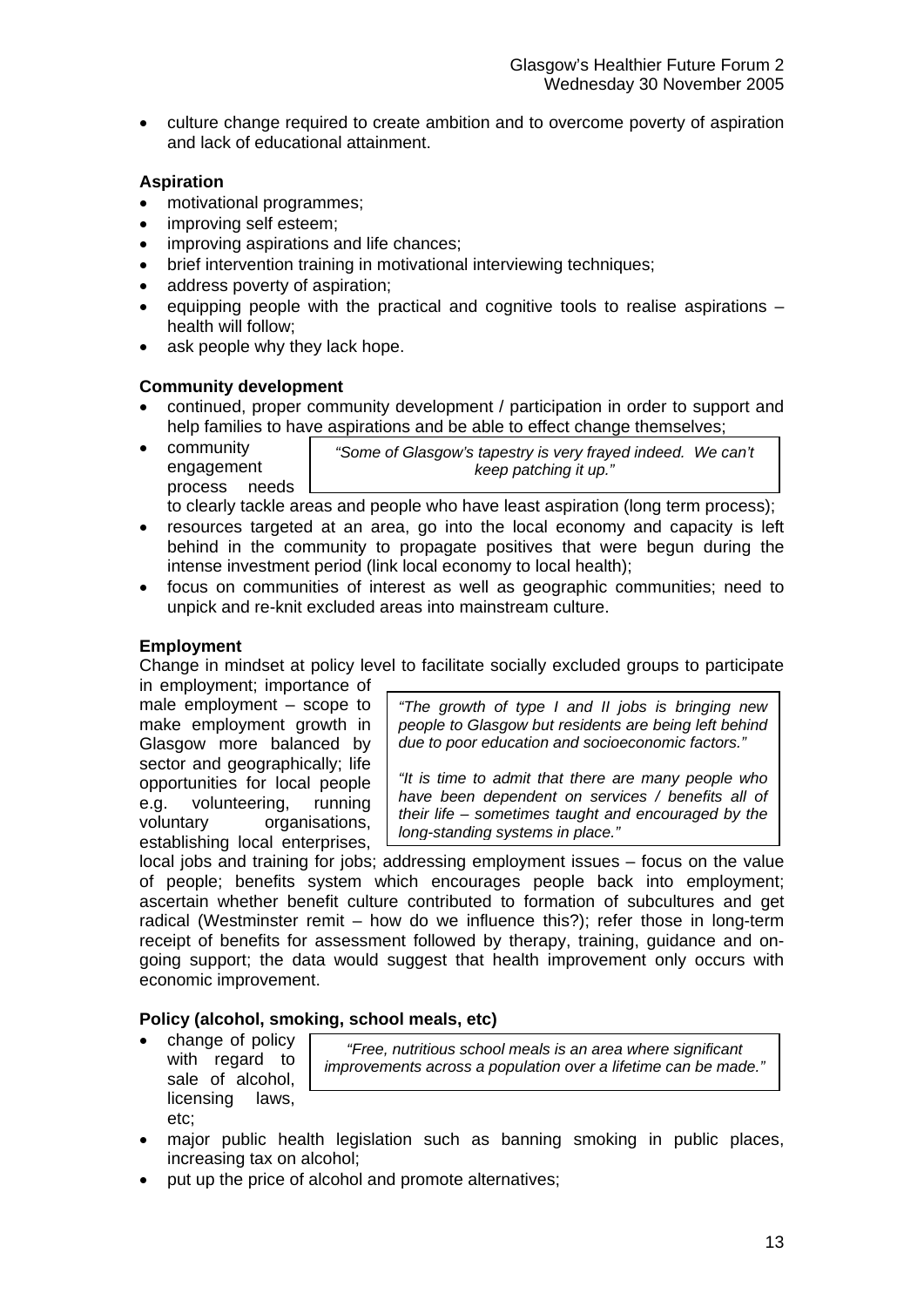- policy to introduce free, healthy school meals;
- implementation of strategies akin to and as dramatic as the Scottish Executive smoking in public places ban required (alcohol, obesity, mental health, etc);

# **Behaviour**

- target key behaviours alcohol consumption, crime, teenage pregnancy, food choice / obesity – at structural / political level;
- approach to examining why people are indulging in behaviours that negatively affect their health; continue to tackle smoking;
- training to deal with addictive behaviours;
- alcohol related issues seem to be paramount BUT simply seeking to tackle this on its own without looking to tackle underlying and inter-related issues (housing, inter-generational cultures, etc) is not going to be enough.

*"Our health improvement priorities should be combining transformational structural change such as national and local policies on alcohol, food cost and availability alongside fostering conditions for people living in difficult circumstances to make changes that will enable them to achieve potential."* 

# **Working together**

- require more joined up thinking amongst health professionals;
- encourage integration of communities and learning from each other;
- strategic approach.

# **Inequality**

- real challenge is engaging extreme areas of deprivation with poorest levels of improvement;
- need to focus on deprived areas empowering people, planning services, working on enterprise and employment;
- equitable distribution of and access to health improvement opportunities;
- fully explore impact of gender inequalities on health.

*Where do you think current thinking and approaches will deliver what we want, and where not?* 

# **WILL DELIVER**

# **Structures and partnerships**

New Learning Communities have massive potential for health improvement; Community Planning Partnerships should work – commitment to making them work but communities must shape agenda rather than representative agencies; direct and focused strategies are the most likely to succeed (effective evaluation is always necessary); joined up work in local areas working; integration of health, social services, community planning (roads, housing); could achieve real shift in joined up public services directly accountable to communities; fora like this need to be maintained and expanded to overcome working in disparate units with little knowledge of each other and to allow a concerted approach to providing solutions.

# **Individuals and communities**

Community economic regeneration but must be sustained long term and carried out in partnership with communities; 'proper' community development approach should deliver but individual work required to increase self esteem and confidence to allow individuals to engage in this process; Parkhead approach – professionals handing over power to community; communities usually have the solutions – listen to them;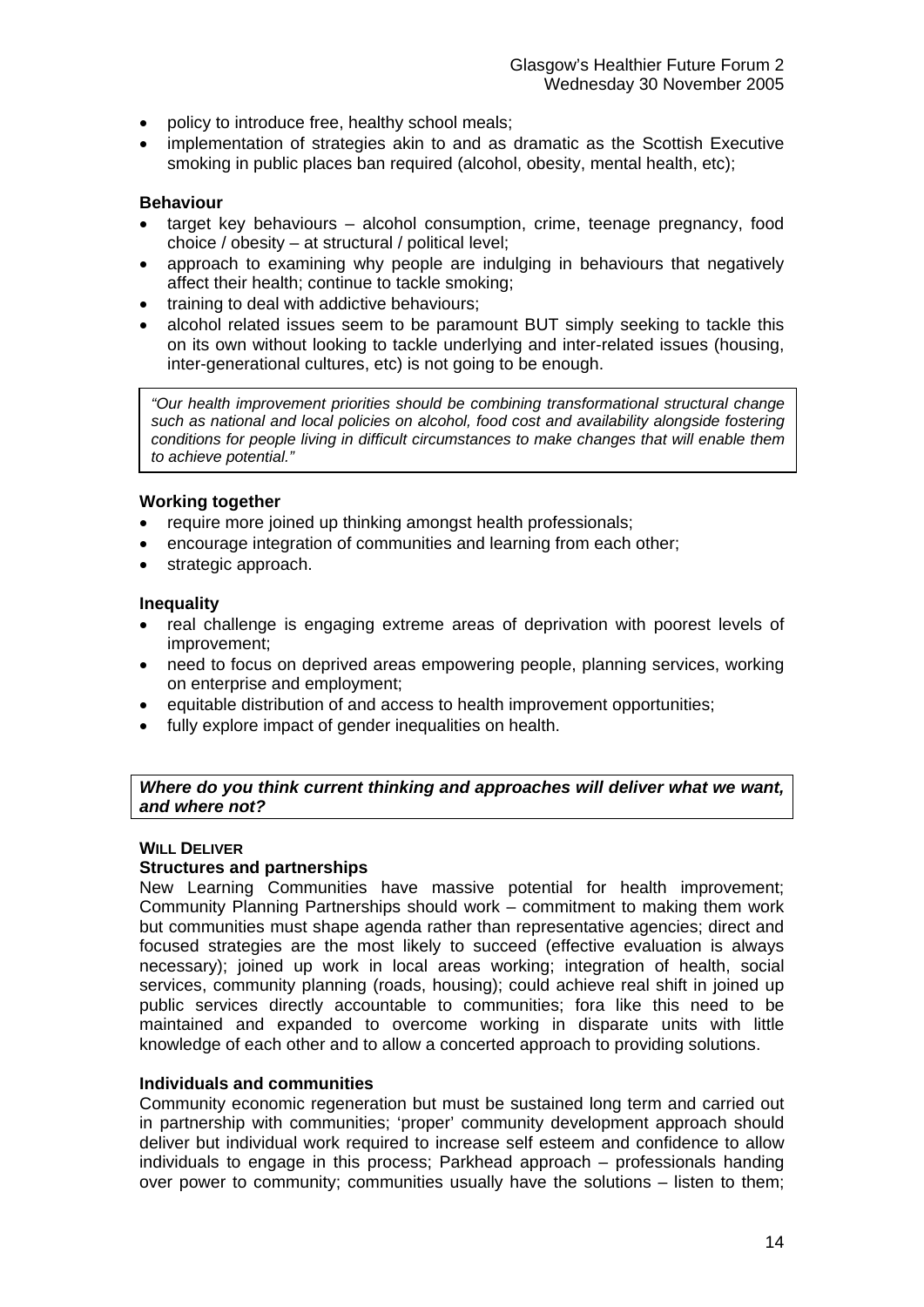focusing on rights and responsibilities of individuals and communities; success will be delivered at a local level where local people are listened to and services delivered which serve local need; a focused approach, targeting individuals, families and communities to assess their needs and wants and supporting them to achieve their aspirations / fulfil their potential; communities defining their own community instead of administrative boundaries being imposed; approaches based on increasing individual and family capacity will improve lives.

#### **Policy change**

Ban on smoking in public places will benefit working class people whereas previous initiatives have benefited the middle classes most; where politicians and political will has been strong like the smoking ban; radical approach to changing the benefits culture.

# **Education and employment**

Executive's explicit stress on employability has the potential to have significant impacts upon health and wellbeing if done properly, in terms of self-esteem, confidence, disposable income, etc (but employment not going to be enough without community regeneration, better housing, better service provision, etc which the Executive's short-termism is failing to address); focus on benefits of being in work, not just the financial rewards of employment; emphasis on young people and education is the right direction; holistic education (not just in school); education focused on practical skills (German model) will allow lower academic achievers to flourish.

# **Inequalities**

In deprived areas where we have informed and committed staff working in all the sectors; movement of health resources away from affluent areas.

*"Current approaches can probably improve persistent poor health outcomes but not close the gap between best and worst which are caused by much wider social influences."* 

# **WILL NOT DELIVER**

# **Alcohol**

Alcohol related areas – increase price of alcohol and radical overhaul in education; current approaches re. licensing laws cannot help reverse the trends in alcohol consumption; efforts on alcohol hampered by fiscal regime – need higher taxation and restricted availability.

#### **Policy**

Local / small scale approaches will not be especially successful – should aim to target Executive policy to close off licences, increase the cost of alcohol, etc; where politicians bow down to anti-health forces and unpopular decisions; when local work is undermined by Scottish Executive policy as three streams (communities, services and government) all must work in tandem.

#### **Structures**

We are too internally focussed (social work, looked-after children, health visiting, community development); professional boundaries militate against progress.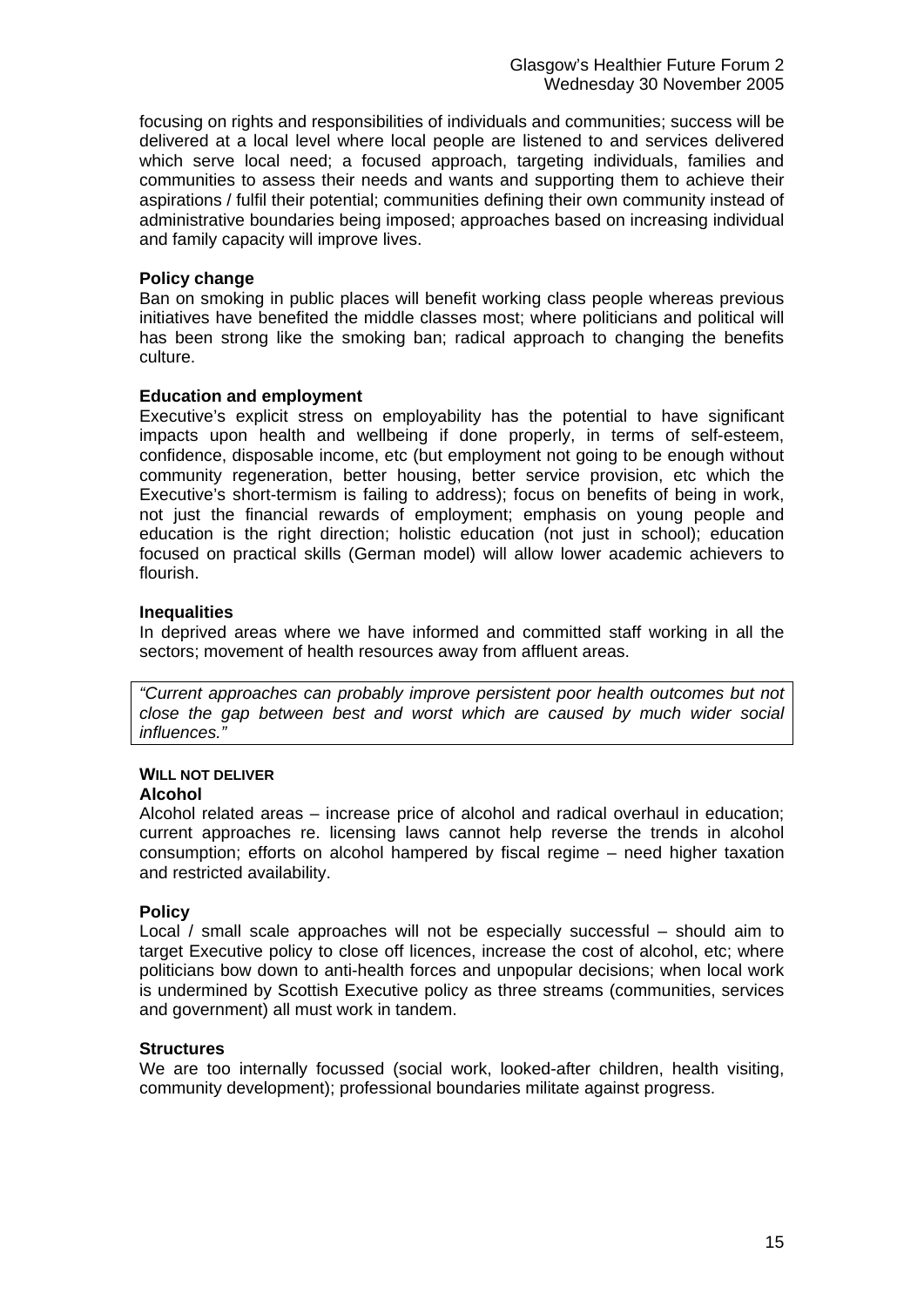# **Stage of intervention**

Focusing too late in a person's life-cycle to raise the issue of employment or training and the potential that this will have on health outcomes; need more work on how to prevent policies widening inequalities.

#### **Empowerment**

Without confidence in individuals, community development will fail; local people need control and power over resources; need to encourage more community spirit through housing policy; schools, education, teachers need to radically change – currently disempower young people and their families.

# **Education**

Need more effective ways of improving people's knowledge about health and what supports are available; education for the up and coming generation needs to look at more innovative learning e.g. lifestyle, confidence raising and expectation to work; must get people to internalise health messages and reach own decisions.

# **Funding**

Thinking around the importance of health promotion / prevention is great but all the money is in curative care; current approaches are not economically sustainable; identify areas where we can disinvest as interventions lack evidence of effectiveness.

# **Employment**

Equal access to employment – needs much more support; not enough emphasis on increasing labour demand in Glasgow through economic development – need a Glasgow Local Employment Plan; efforts to increase employment hampered by UK benefits system.

*What would be the most useful next steps to take in your own practice and what actions could the Centre most usefully take?* 

#### **OWN PRACTICE**

- More work on public mental health and links to underlying causes resilience
- Environmental health moving towards topical issues, extending out of hours, dealing with ASBOs, noise, new smoking legislation – intention to expand the unit
- I'd like to speak to the Centre about health and non-white ethnic groups in Glasgow
- Practice to be focused on personalisation of public service provision
- Willingness to give up power and decision making focus accept mistakes will be made before results can be delivered
- Own practice has already changed with increasing client consultation but is prevented by financial support to meet the individual or community need identified
- Recognise that working in communities, with communities is incredibly resource and people intensive and that success cannot be measured in terms of months – takes years to gain confidence => promote this idea
- Work with other local initiatives to pool resources to overcome 'bitty' nature of work i.e. too many services in small communities attempting to improve health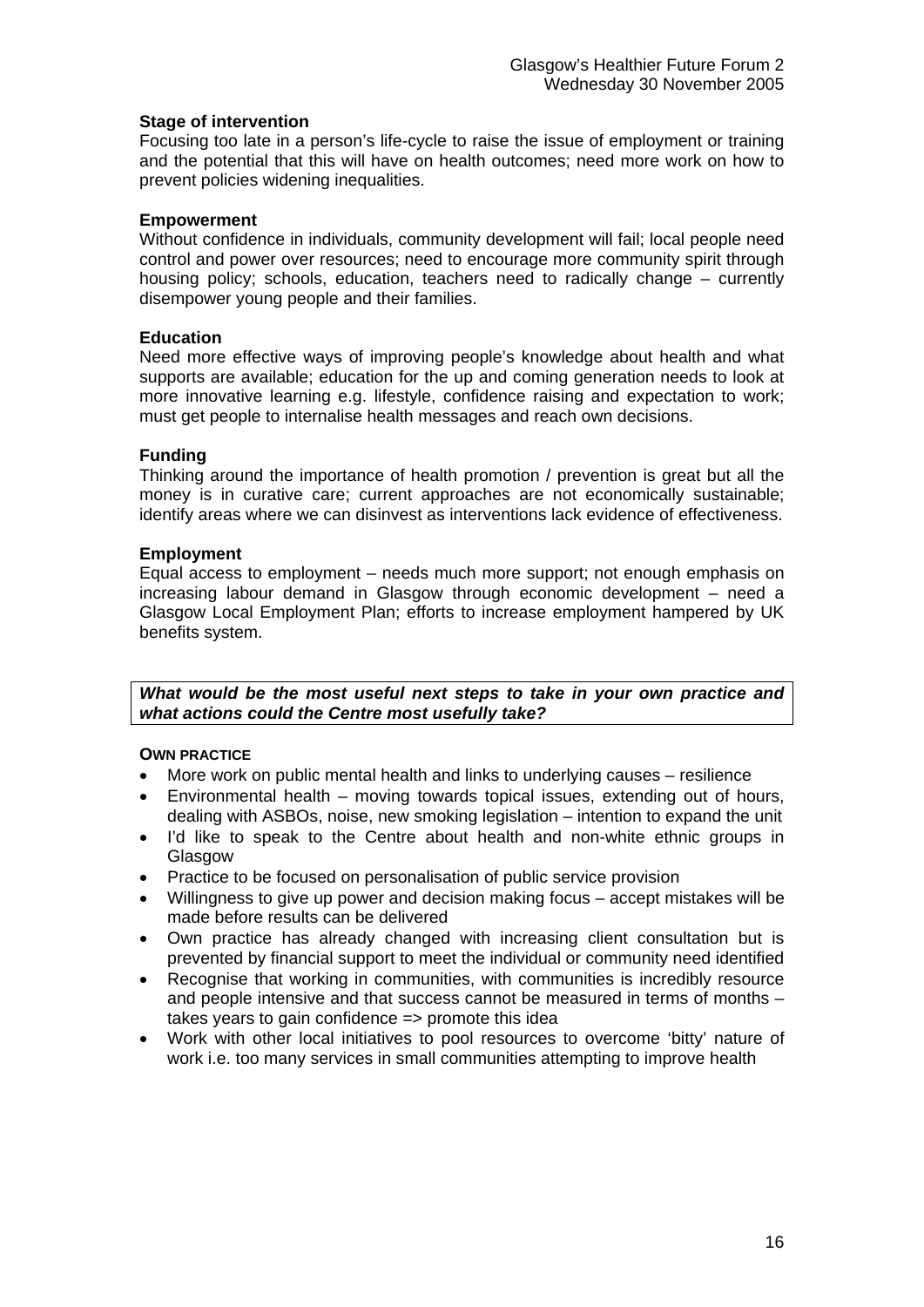# **FOR GCPH**

# **Communication**

Work with GCC, education, media etc to raise awareness of health agenda and promote involvement in it; ensure positive messages communicated; highlight good practice; showcase local initiatives; media campaign on work of the Centre; disseminate the findings / data presented today to colleagues and peers and use the info as a basis for planning for the next ten years; take debate to and inform others via the web; inform and disseminate the data presented especially to politicians and civil service; communicate evidence of approaches that have had some success and assess their relevance to Glasgow and Scotland; media advocacy – positive stats and people's stories.

# GHFF

Continue providing excellent events to keep communication flowing; have similar meeting and 'civic conversation' with the people who are actually the statistics and listen to them; bring politicians in (Minister and / or Glasgow MSPs should be

*"Continue to give us inspiration at meetings like this"*

attending GHFF); bring in the deprived communities – why is GHFF just for professionals? Centre

should continue the Forum – important to hear people's good / bad experience in tackling health issues and Forum is very good place for experience sharing and learning from others.

# Health Impact Assessment

Further research into health impact assessments and their role in evaluating environmental decision making at a city scale and at a local level; really need to tackle Health Impact Assessments of policies and strategies seriously rather than leaving it as a matter of preference; Centre should assist, cajole, support and make necessary HIAs that include those who stand to win and those who stand to lose due to a policy / strategy divide – measurable outcomes should be incorporated into community planning initiatives and to the work of the Centre. Centre could help with tracing the connections between the interdependent variables of social, economic and environmental strands as they impact health and wellbeing

# **Communities**

Acknowledge the achievement of surviving in a disadvantaged community and the skill base within communities; improve knowledge of what individuals in the community actually want

# Research

Should definitely take on further research into public health issues and share outputs; assess if 25-40 group are coming from outside Glasgow (if external then failing the Glasgow population who are educationally poor) – incomers, asylum seekers? Continue to provide observatory function; assess numbers of young people on income support where their parents receive incapacity benefit – culture of dependency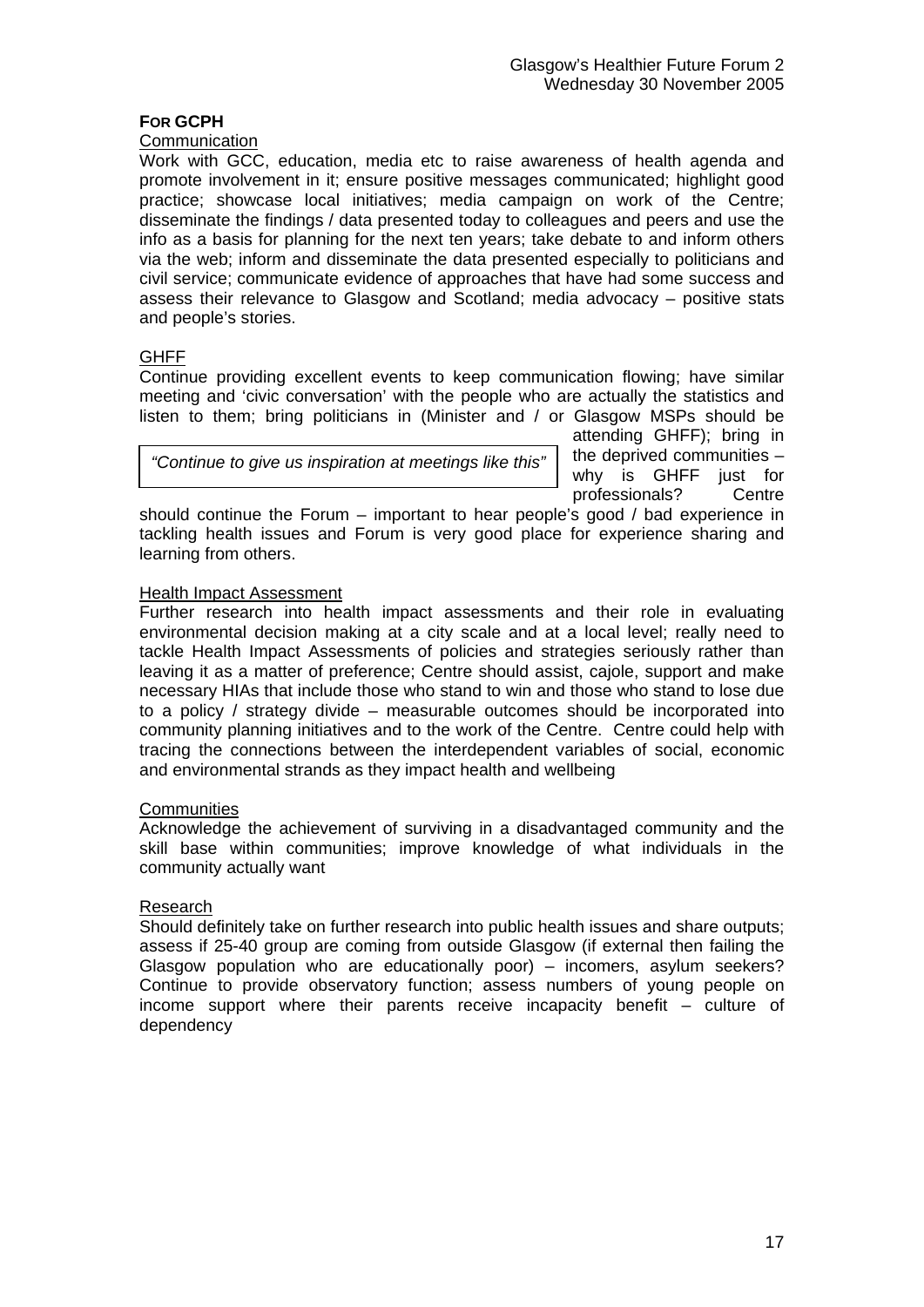#### **Key words / phrases**

Aspiration / aspirational poverty **Prevention** Education Divided city Employment Community / community development Change Funding / resources Equality / equity Health impact assessment Alcohol Smoking

# **COMMENTS**

Included within the delegate packs was a page entitled 'Comments' and asking participants for any general comments about Glasgow's Healthier Future Forum. A very small number of these sheets were completed and handed in (4) and the comments received were:

*"Involve the people that these statistics affect. Seems that we have a forum which is considering possible future decisions e.g. decision makers whom none of these issues directly affect. Therefore, without direct insight and lack of representation from the people involved e.g. Parkhead, how can we know the way forward alone?"*  The Centre has taken this comment on board and will consider how best to involve local people in the Forum.

*"In future put the contact details of individual delegates for ease of networking."*  Whilst we would like to do this, data protection guidance means that we cannot freely distribute contact information. Instead we include a delegate list with the names and organisations of the participants and provide name badges for all to aid networking between participants. Further, we are happy to make introductions having received consent from each person involved.

#### *"Papers could be sent out in advance along with key questions to be addressed would be useful for pre-event thinking and reflection."*

This is an idea for consideration although we must always be conscious that even if information is sent out before an event, not all in attendance will have had the opportunity to familiarise themselves with it and thus we cannot conduct a Forum event on the assumption that all participants have the same level of knowledge on the subject at hand.

*"Very good way of engaging with multidisciplinary professionals."* 

We will certainly continue to invite a wide range of individuals from diverse backgrounds to the Forum events.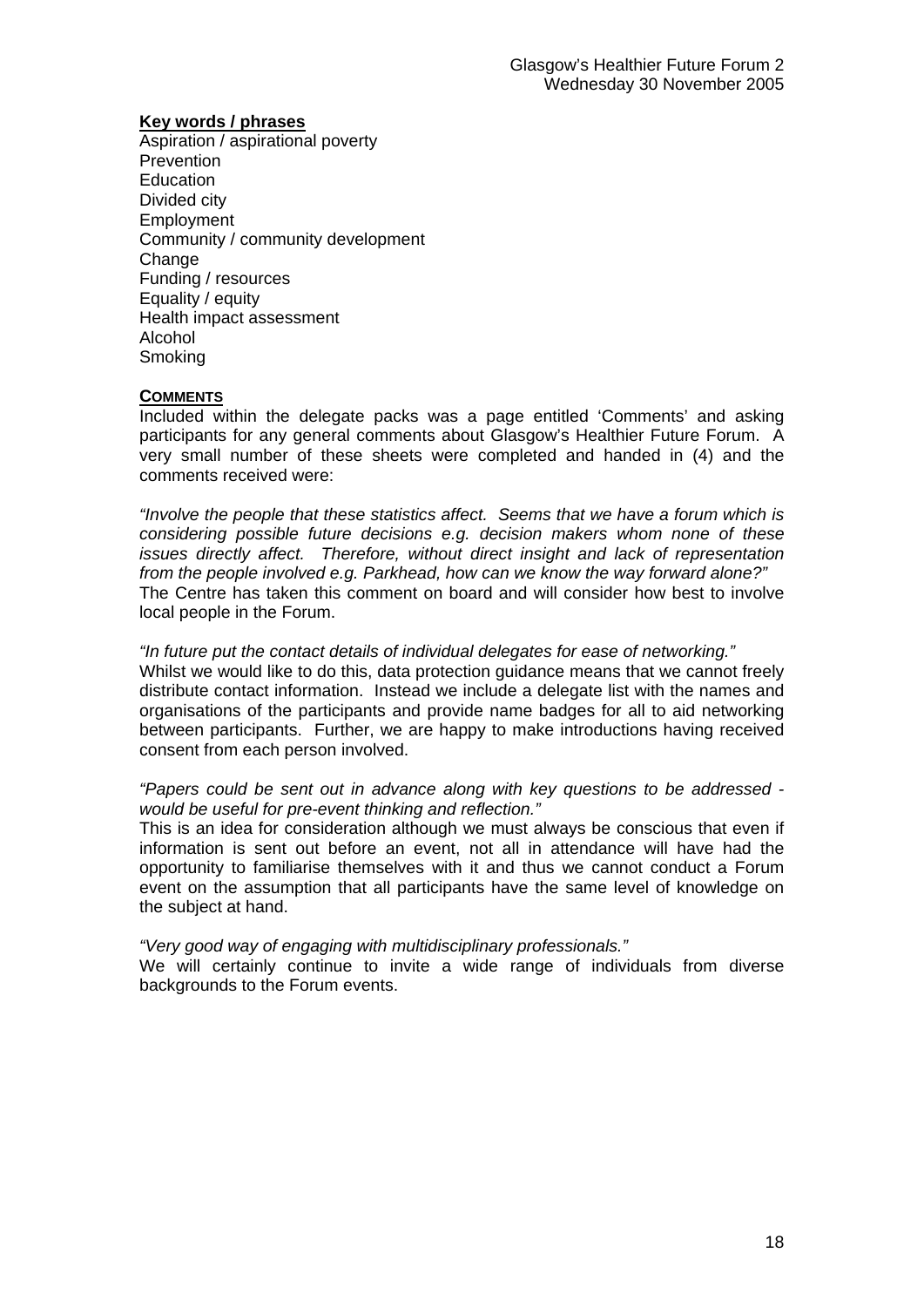# Appendix One: Programme



**09:00 – 12:30 30 November 2005 St Andrew's in the Square, 1 St Andrew's Square, Glasgow G1 5PP** 

# **PROGRAMME**

| 09:00 | Registration and coffee                        |                                                                                                                    |
|-------|------------------------------------------------|--------------------------------------------------------------------------------------------------------------------|
| 09:30 | Welcome and introduction                       | Dr Carol Tannahill, Director,<br><b>Glasgow Centre for</b><br><b>Population Health</b>                             |
|       | <b>Session One: Glasgow - past and present</b> |                                                                                                                    |
| 09:50 | Setting the scene                              | Prof Phil Hanlon, Professor of<br>Public Health, University of<br>Glasgow                                          |
| 10:00 | Big trends                                     | James Arnott, Senior<br><b>Economic Development</b><br>Officer, Glasgow City Council                               |
| 10:05 | From indicators to insights                    | Dr Anne Scoular, Clinical<br><b>Research Fellow, MRC Social</b><br>and Public Health Sciences<br>Unit              |
| 10:10 | Integrated public health picture               | <b>Bruce Whyte and David</b><br>Walsh, Public Health<br><b>Information Managers, NHS</b><br><b>Health Scotland</b> |
| 10:30 | Round table discussion and feedback            |                                                                                                                    |
| 11:00 | Coffee break                                   |                                                                                                                    |